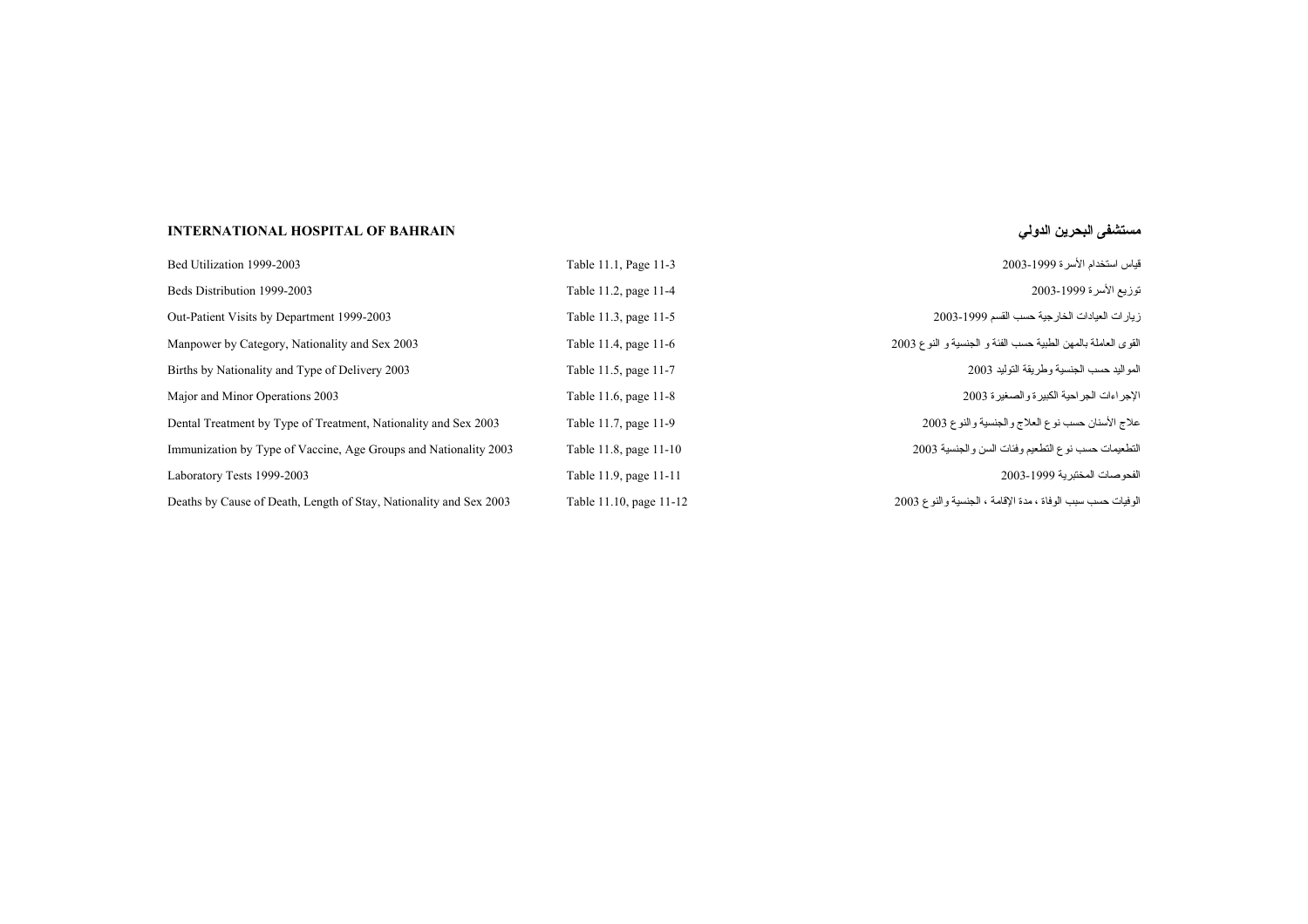**INTERNATIONAL HOSPITAL OF BAHRAIN**

**الدولي البحرين مستشفى**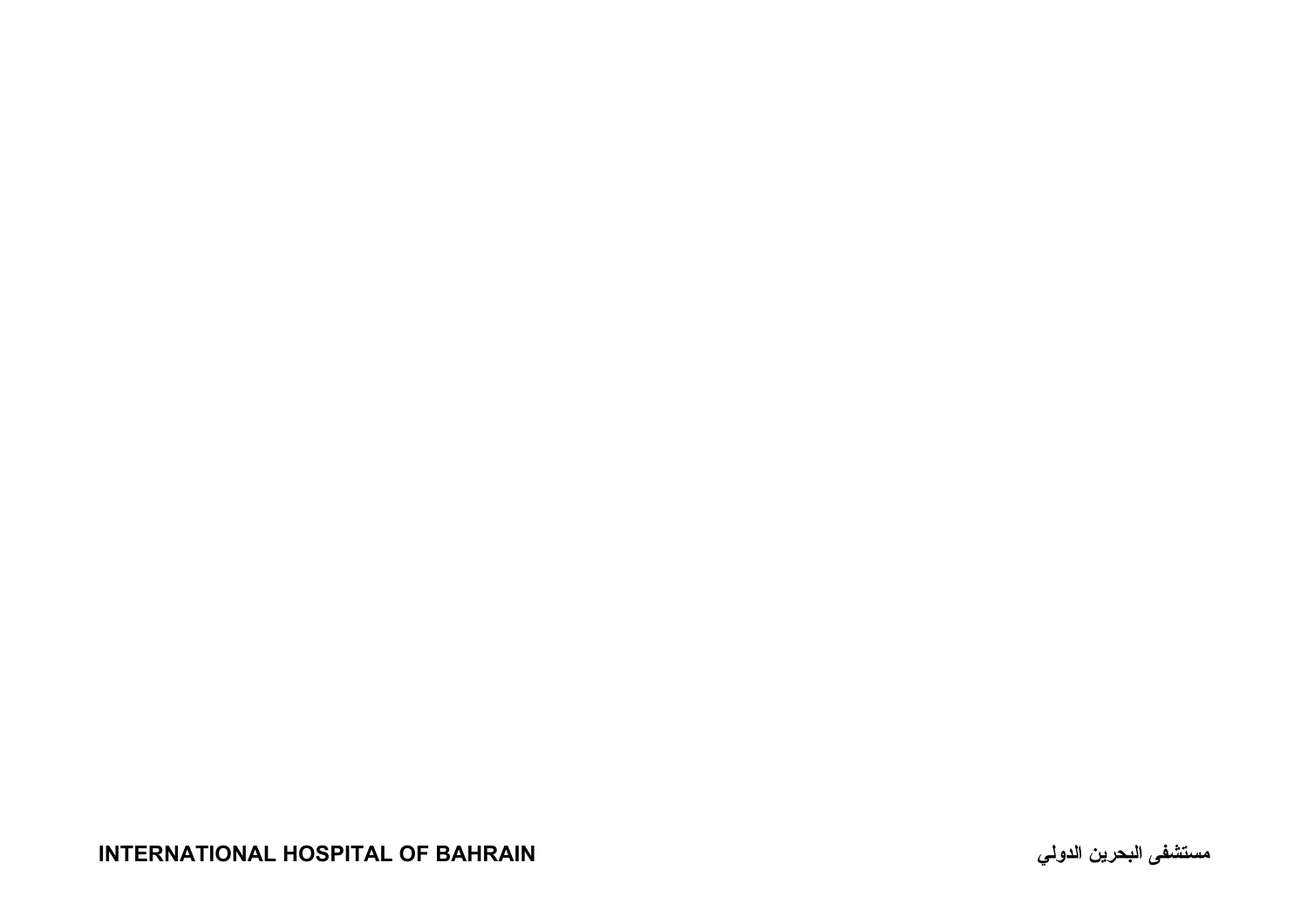<span id="page-2-0"></span>

| <b>Bed Utilization</b>  | 2003   | 2002   | 2001   | <i><b>2000</b></i> | 1999   |
|-------------------------|--------|--------|--------|--------------------|--------|
| Total admissions        | 2,378  | 1,831  | 1,498  | 1,728              | 2,019  |
| Total discharges        | 2,367  | 1,824  | 1,504  | 1,726              | 2,010  |
| Number of beds          | 57     | 57     | 57     | 57                 | 57     |
| Bed days available      | 20,805 | 20,805 | 20,805 | 20,862             | 20,805 |
| Patient days-overnight  | 5,916  | 4,018  | 3,652  | 4,481              | 5,604  |
| Patients days < 1 day   | 958    | 782    | 559    | 676                | 724    |
| Total patients days     | 6,874  | 4,800  | 4,211  | 5,157              | 6,328  |
| Bed occupancy rate      | 33.0   | 23.1   | 20.2   | 24.7               | 30.4   |
| Turnover rate           | 41.5   | 32.0   | 26.4   | 30.3               | 35.3   |
| Turnover interval       | 5.9    | 8.8    | 11.0   | 9.1                | 7.2    |
| Average daily admission | 6.5    | 5.0    | 4.1    | 4.7                | 5.5    |
| Average daily discharge | 6.5    | 5.0    | 4.1    | 4.7                | 5.5    |
| Average length of stay  | 2.9    | 2.6    | 2.8    | 3.0                | 3.1    |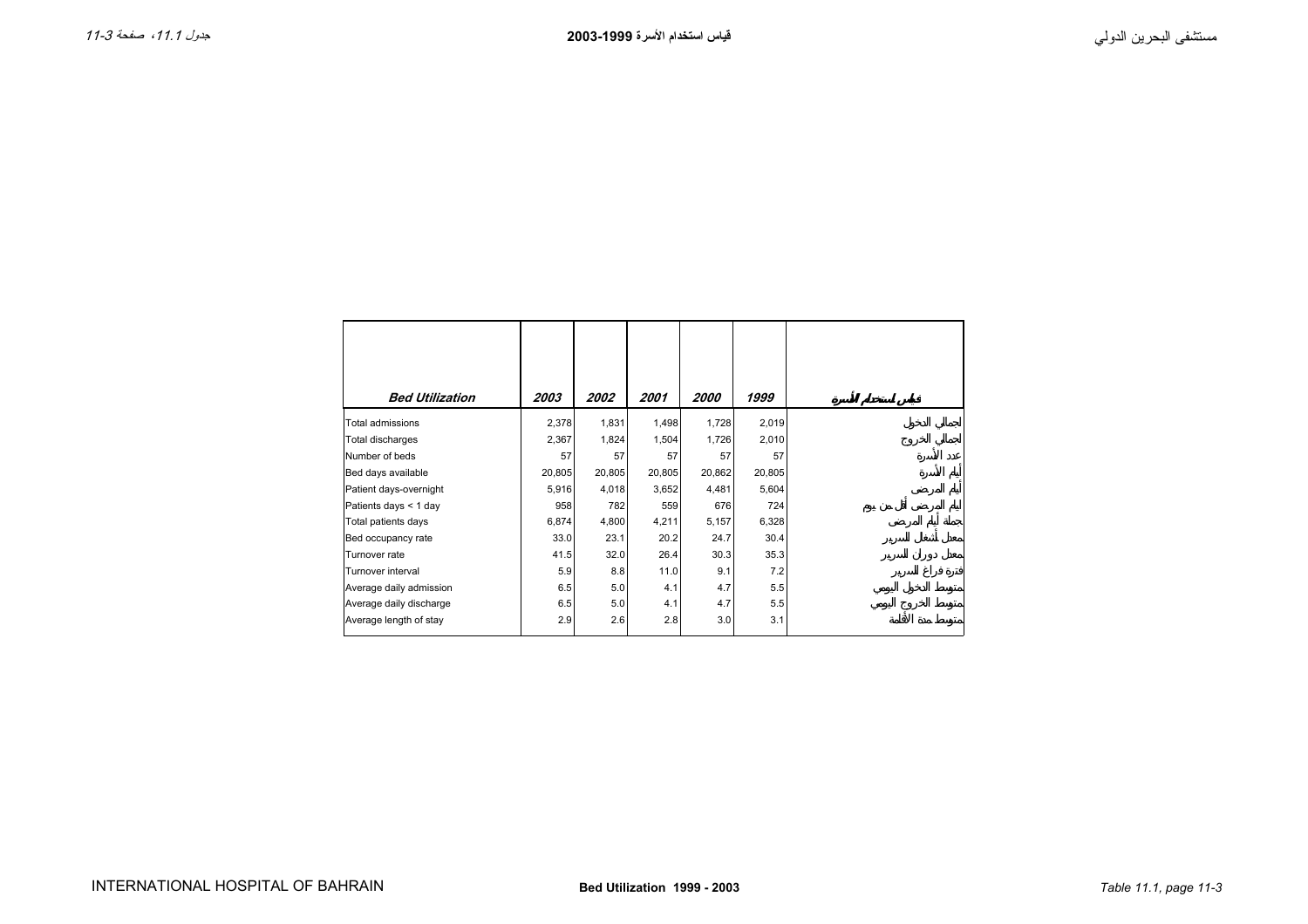<span id="page-3-0"></span>

| Service                          | 2003 | 2002 | 2001 | <i>2000</i> | 1999 |  |
|----------------------------------|------|------|------|-------------|------|--|
| Private Ward (VIP)               |      |      |      | ົ           | 2    |  |
| Intensive care unit              |      |      |      |             | 4    |  |
| Medical / Surgical               | 29   | 29   | 29   | 29          | 29   |  |
| Obstetrics / Gynecology          | 22   | 22   | 22   | 22          | 22   |  |
| Total                            | 57   | 57   | 57   | 57          | 57   |  |
| Special Care Baby Unit / Nursery | 8    | 8    | 8    | 8           | 8    |  |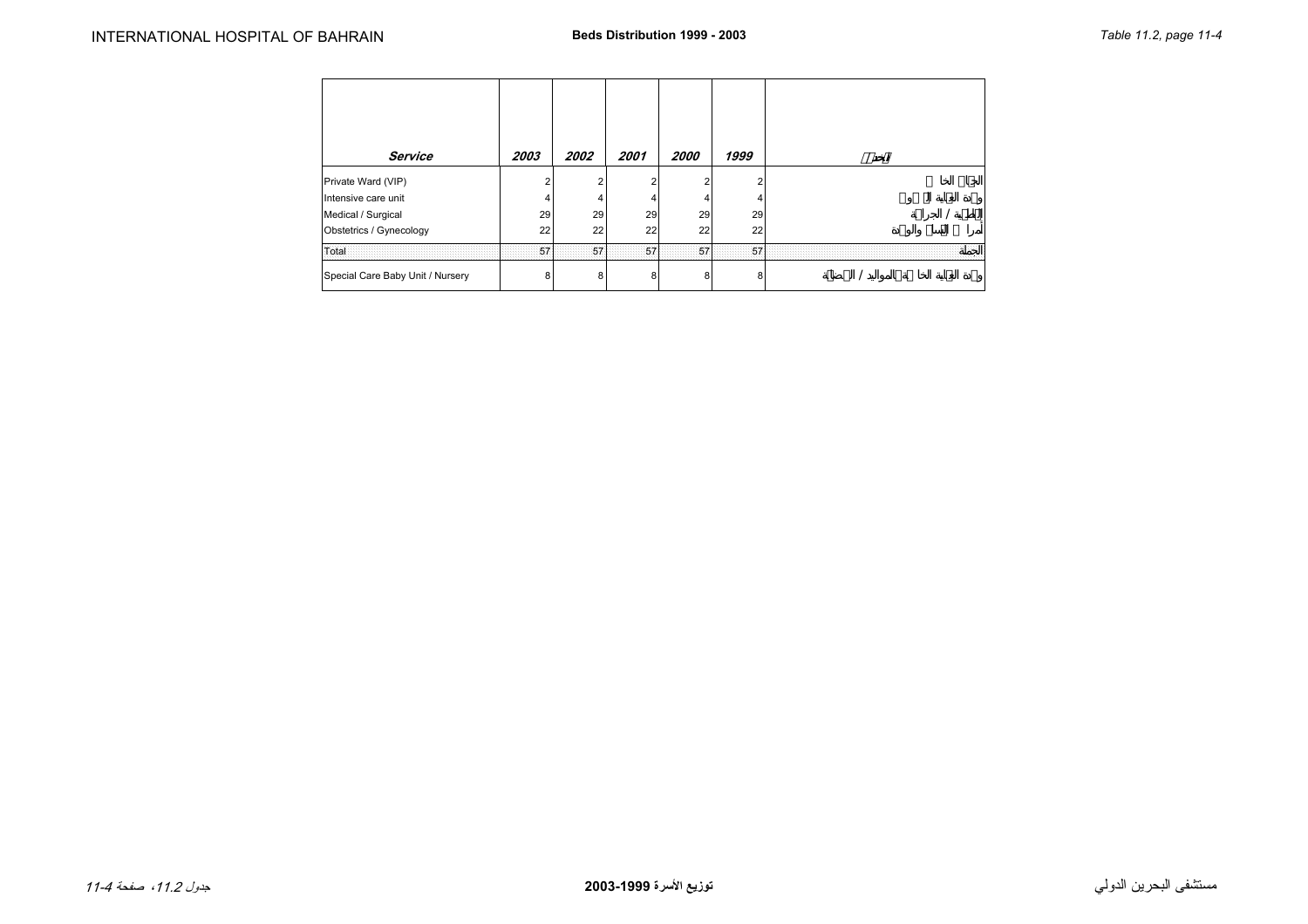<span id="page-4-0"></span>

| <b>Department</b>              | 2003      | 2002      | 2001      | 2000      | 1999      |  |
|--------------------------------|-----------|-----------|-----------|-----------|-----------|--|
|                                |           |           |           |           |           |  |
| <b>General Practice</b>        | 2,002     | 2,828     | 1,999     | 2,542     | 2,604     |  |
| Dental                         | 4,952     | 5,072     | 3,757     | 4,617     | 4,656     |  |
| Dermatology                    | 4,280     | 2,003     | 1,136     | 1,156     | 1,246     |  |
| E.N.T.                         | 3,533     | 2,168     | 1,521     | 1,632     | 2,025     |  |
| Medical                        | 7,937     | 4,896     | 3,732     | 3,175     | 3,743     |  |
| Obstetrics/Gynecology          | 6,734     | 5,223     | 3,802     | 4,154     | 4,075     |  |
| Opthalmology                   | 2,611     | 1,805     | 1,289     | 1,750     | 2,110     |  |
| Orthopedics                    | 4,690     | 3,068     | 2,103     | 1,848     | 2,100     |  |
| Paediatrics                    | 10,530    | 6,289     | 4,581     | 5,215     | 4,759     |  |
| Surgical                       | 1,932     | 1,710     | 1,271     | 1,421     | 1,262     |  |
| Urology                        | 1,736     | 1,311     | 910       | 842       | 855       |  |
| Neurology                      | 1,084     | 804       | 624       | 620       | 781       |  |
| Nephrology                     | <b>NA</b> | <b>NA</b> | 13        | 20        | <b>NA</b> |  |
| Plastic Surgery                | 744       | 469       | 301       | 395       | 525       |  |
| Orthodontics                   | 502       | 490       | 469       | 548       | 603       |  |
| Psychiatry                     | 2,569     | 1,993     | 1,437     | 1,099     | 1,134     |  |
| Neuro-Surgery                  | 164       | 39        | 11        | 146       | 158       |  |
| Cardiology                     | 2,388     | 1,396     | 462       | 873       | 894       |  |
| <b>Physical Medicine</b>       | 2,380     | 1,625     | 393       | 426       | 590       |  |
| Invitro Fertilization (I.V.F.) | 1,745     | 1,769     | 1,785     | 1,759     | 1,691     |  |
| Rheumatology                   | 906       | <b>NA</b> | <b>NA</b> | <b>NA</b> | <b>NA</b> |  |
| Internal Medicine Diabetology  | 64        | <b>NA</b> | <b>NA</b> | <b>NA</b> | <b>NA</b> |  |
| Others                         | 699       | 1,946     | 1,546     | 1,522     | 1,347     |  |
| Total                          | 64,182    | 46,904    | 33,142    | 35,760    | 37,158    |  |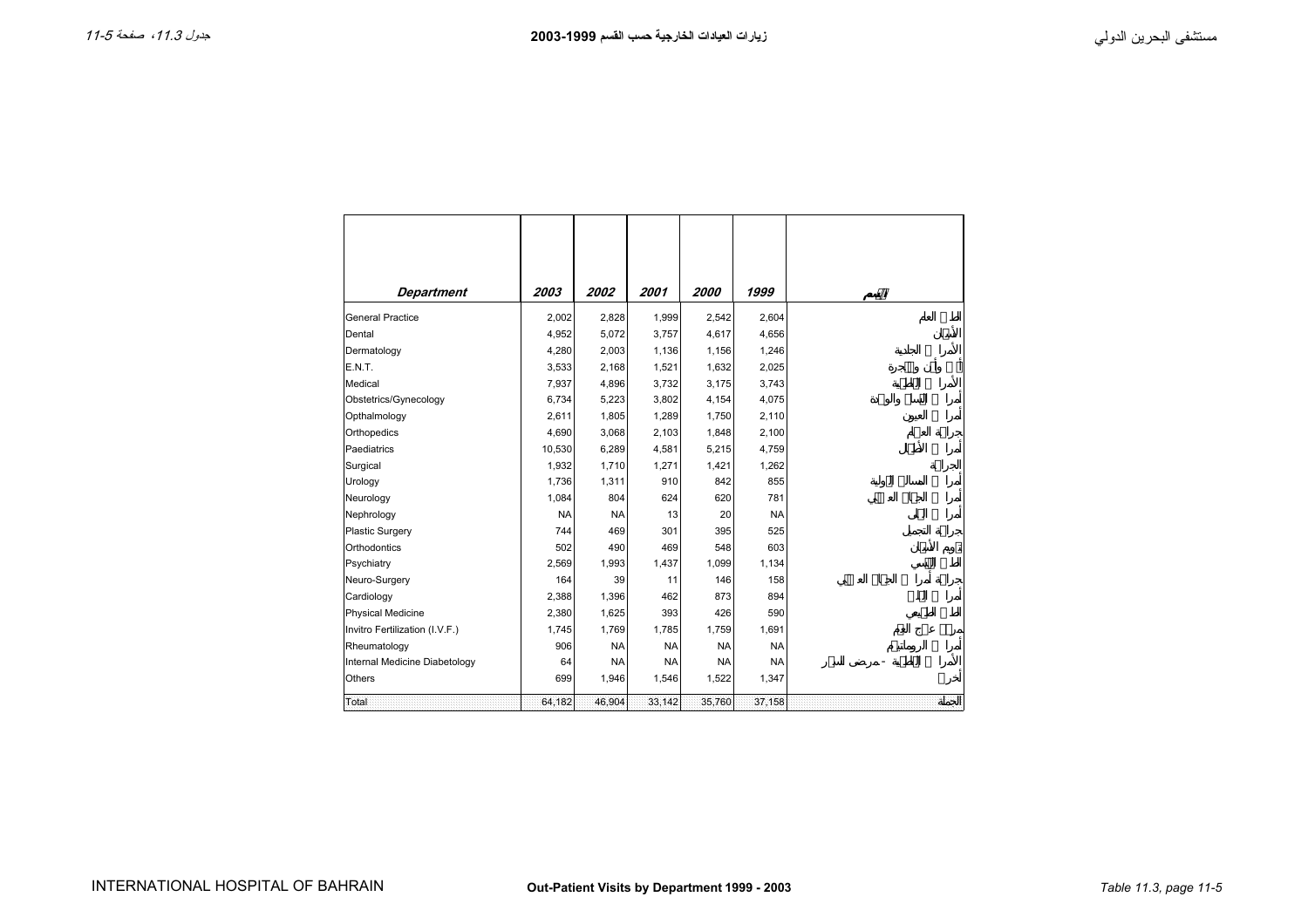<span id="page-5-0"></span>

|                                 | <b>Total</b> |        |             | الجملة Non-Bahraini |        | Bahraini غير بحريني |              |        | بعريني      |  |
|---------------------------------|--------------|--------|-------------|---------------------|--------|---------------------|--------------|--------|-------------|--|
|                                 |              |        |             |                     |        |                     |              |        |             |  |
|                                 | الحملة       | أنشه   | نكر         | الحملة              | أنفه   | نكر                 | الحملة       | تنشه   | نكر         |  |
| Category                        | Total        | Female | <b>Male</b> | Total               | Female | <b>Male</b>         | <b>Total</b> | Female | <b>Male</b> |  |
| Physicians                      | 52           | 10     | 42          | 50                  | 9      | 41                  |              |        |             |  |
| Dentists                        |              |        |             |                     |        |                     |              |        |             |  |
| Pharmacists & Technicians       |              |        |             |                     |        |                     |              |        |             |  |
| Nurses <sup>*</sup>             | 59           | 59     |             | 58                  | 58     |                     |              |        |             |  |
| Dental hygienists & Technicians |              |        |             |                     |        |                     |              |        |             |  |
| Lab technologists & Technicians |              |        |             |                     |        |                     |              |        |             |  |
| Radiographers & Technicians     | 4            |        |             |                     |        |                     |              |        |             |  |

*\* Nurses: excludes practical nurses and other grades below staff nurse .* . : *\**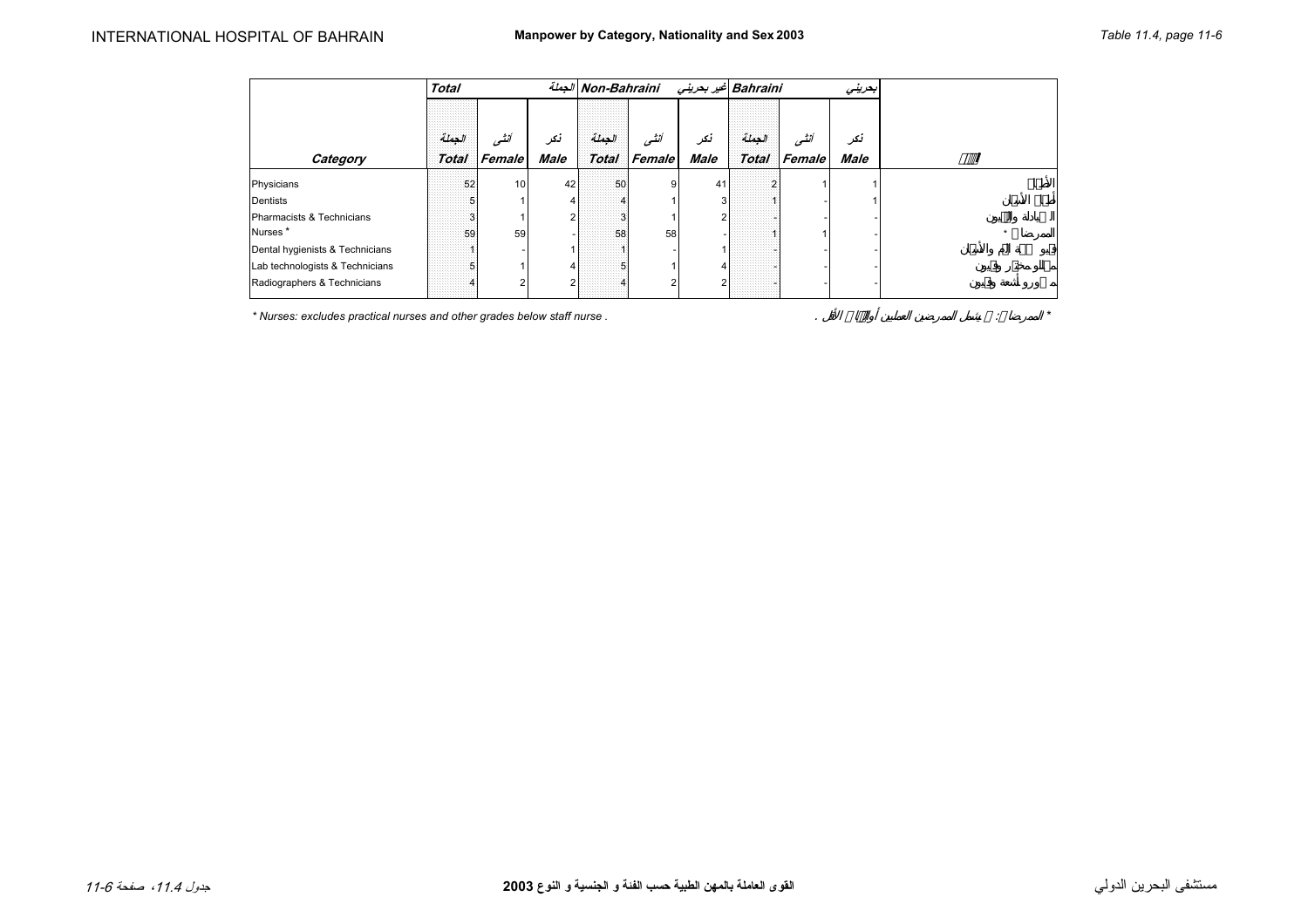<span id="page-6-0"></span>sing.

|                                   |                               |                               |                                    | <b>Live Births</b>                 |               |                                    |               |  |
|-----------------------------------|-------------------------------|-------------------------------|------------------------------------|------------------------------------|---------------|------------------------------------|---------------|--|
| <b>Births</b>                     |                               |                               |                                    | <b>Premature</b>                   |               | <b>Full Term</b>                   | Ø             |  |
| Nationality / type<br>of delivery | <b>Total</b><br><b>Births</b> | <b>Still</b><br><b>Births</b> | <b>Total Live</b><br><b>Births</b> | Congenital<br><b>Abnormalities</b> | <b>Normal</b> | Congenital<br><b>Abnormalities</b> | <b>Normal</b> |  |
| <b>Bahraini</b>                   |                               |                               |                                    |                                    |               |                                    |               |  |
| Normal Delivery                   |                               |                               |                                    |                                    |               |                                    |               |  |
| Vertex                            | 95                            |                               | 95                                 |                                    |               |                                    | 95            |  |
| Breech                            |                               |                               |                                    |                                    |               |                                    |               |  |
| <b>Assisted Delivery</b>          |                               |                               |                                    |                                    |               |                                    |               |  |
| Vacuum                            |                               |                               |                                    |                                    |               |                                    |               |  |
| Forceps                           |                               |                               |                                    |                                    |               |                                    |               |  |
| Caesarian section                 | 36                            |                               | 36                                 |                                    | 3             |                                    | 32            |  |
| Total Bahraini                    | 132                           |                               | 132                                |                                    | 3             |                                    | 128           |  |
| Non-Bahraini<br>Normal Delivery   |                               |                               |                                    |                                    |               |                                    |               |  |
| Vertex                            | 49                            |                               | 49                                 |                                    |               |                                    | 49            |  |
| <b>Breech</b>                     |                               |                               |                                    |                                    |               |                                    |               |  |
| <b>Assisted Delivery</b>          |                               |                               |                                    |                                    |               |                                    |               |  |
| Vacuum                            |                               |                               |                                    |                                    |               |                                    |               |  |
| Forceps                           |                               |                               |                                    |                                    |               |                                    |               |  |
| Caesarian section                 | 25                            |                               | 25                                 |                                    |               |                                    | 25            |  |
| Total Non-Bahraini                | 74                            |                               | 74                                 |                                    |               |                                    | 74            |  |
| Total                             | 206                           |                               | 206                                |                                    | 3             |                                    | 202           |  |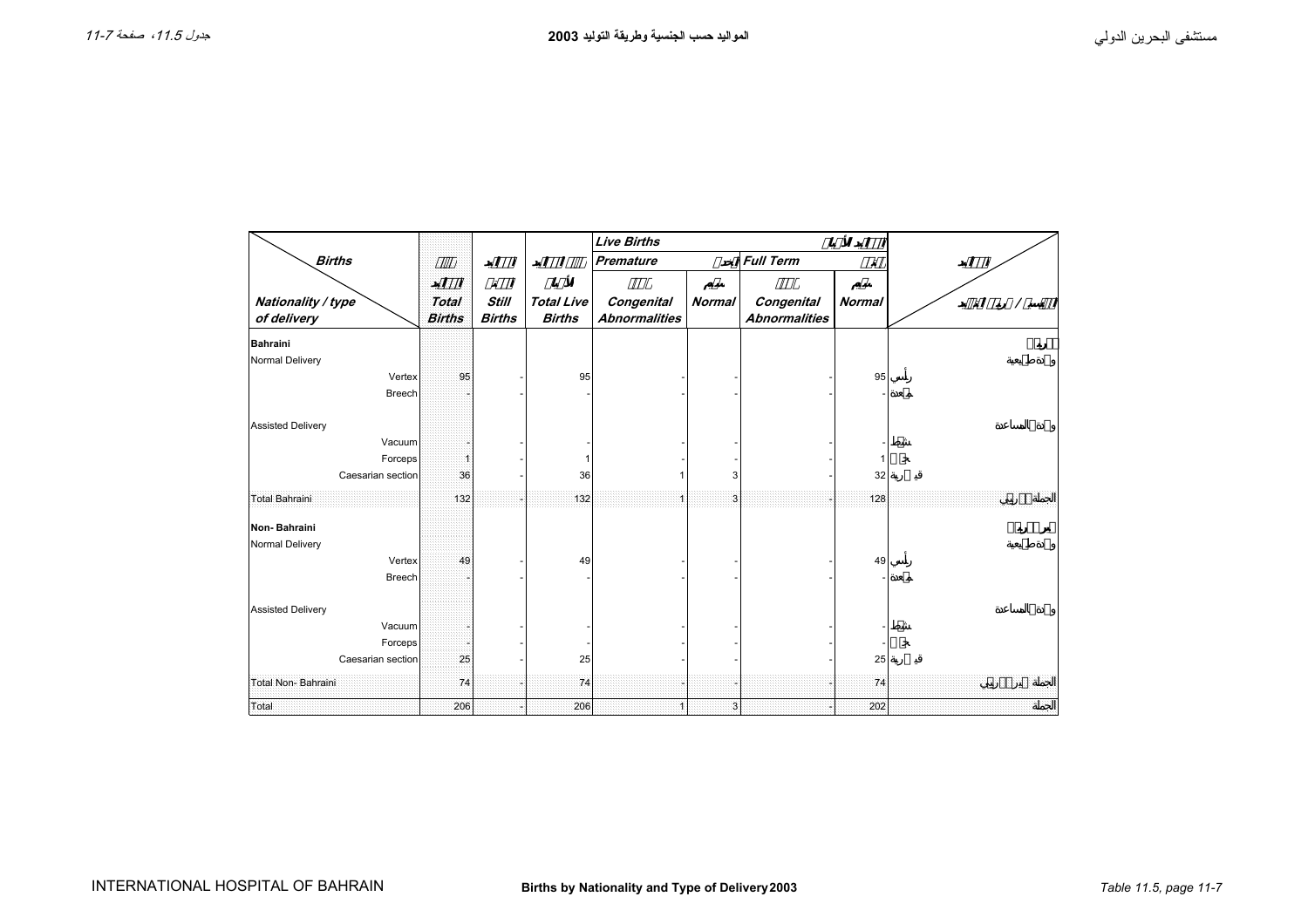<span id="page-7-0"></span>

|                        | Procedure Type |       |              |  |
|------------------------|----------------|-------|--------------|--|
|                        |                |       |              |  |
| <b>Department</b>      | <b>Total</b>   | Minor | <b>Major</b> |  |
| General Surgery        | 226            | 156   | 70           |  |
| Orthopedics & Fracture | 120            | 42    | 78           |  |
| Urology                | 212            | 194   | 18           |  |
| Plastic Surgery        | 115            | 62    | 53           |  |
| Paediatrics            |                |       |              |  |
| Ear, Nose & Throat     | 141            | 43    | 98           |  |
| Opthalmology           | 56             | 33    | 23           |  |
| Gynecology             | 153            | 97    | 56           |  |
| <b>Obstetrics</b>      | 147            | 83    | 64           |  |
| Dental                 | 14             |       | 13           |  |
| <b>Others</b>          | 46             | 13    | 33           |  |
| Total                  | 1,230          | 724   | 506          |  |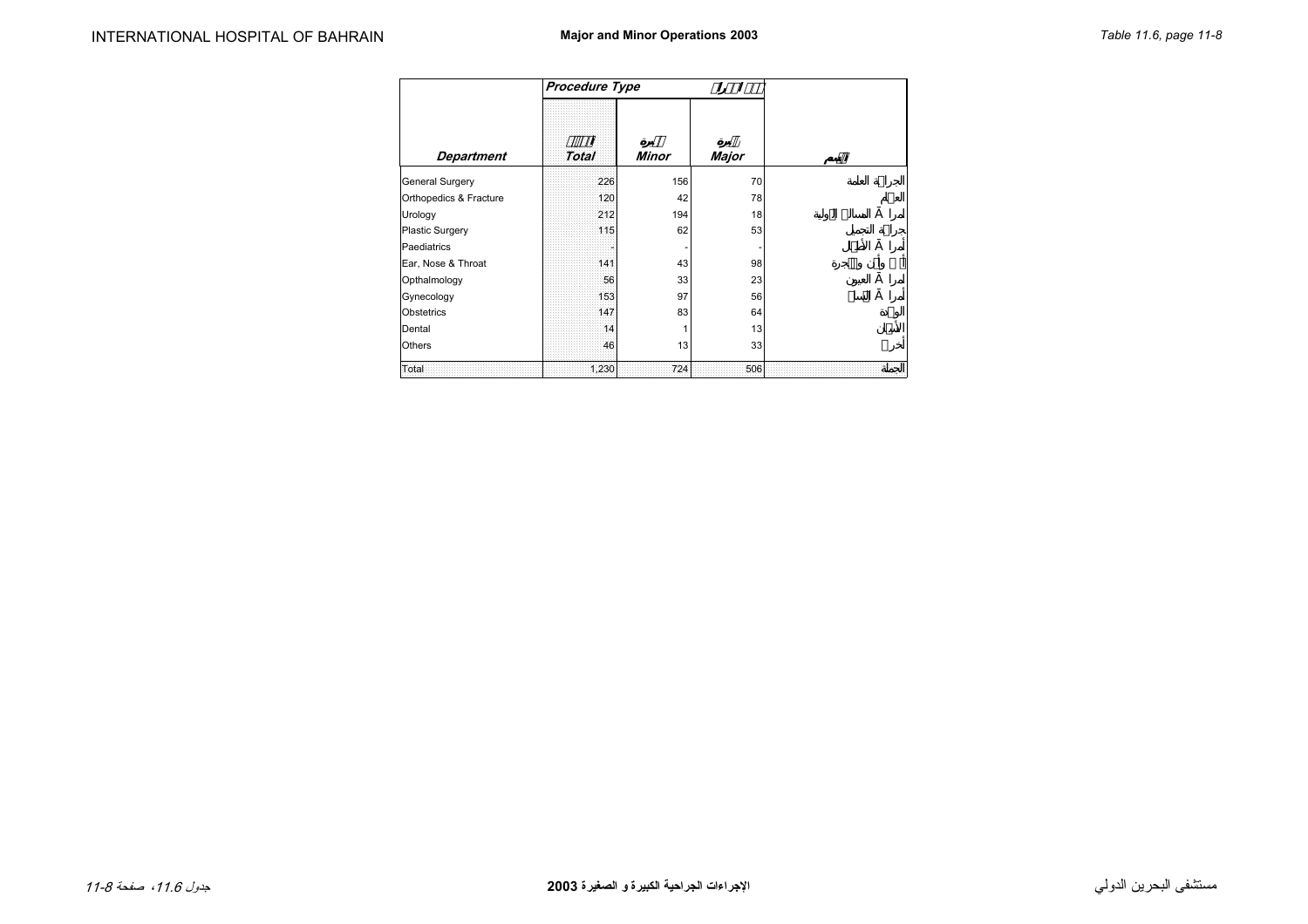<span id="page-8-0"></span>

|                          | <b>Total</b> |        |             | <b>Non-Bahraini</b> |        |             | <b>Bahraini</b> |        |             |  |
|--------------------------|--------------|--------|-------------|---------------------|--------|-------------|-----------------|--------|-------------|--|
| <b>Type of Treatment</b> | Total        | Female | <b>Male</b> | <b>Total</b>        | Female | <b>Male</b> | <b>Total</b>    | Female | <b>Male</b> |  |
| General treatment        | 1.424        | 810    | 614         | 638                 | 331    | 307         | 786             | 479    | 307         |  |
| <b>Gum treatment</b>     | 1,092        | 608    | 484         | 420                 | 220    | 200         | 672             | 388    | 284         |  |
| Nerve                    | 457          | 292    | 165         | 224                 | 129    | 95          | 233             | 163    | 70          |  |
| Surgical treatment       | 126          | 88     | 38          | 100                 | 70     | 30          | 26              | 18     | 8           |  |
| Filling                  | 1.649        | 964    | 685         | 649                 | 341    | 308         | 1,000           | 623    | 377         |  |
| Extraction               | 302          | 199    | 103         | 142                 | 93     | 49          | 160             | 106    | 54          |  |
| Denture                  | 316          | 205    | 111         | 137                 | 65     | 72          | 179             | 140    | 39          |  |
| Orthodontics             | 454          | 347    | 107         | 212                 | 147    | 65          | 242             | 200    | 42          |  |
| Total                    | 5,820        | 3,513  | 2,307       | 2,522               | 1,396  | 1,126       | 3,298           | 2,117  | 1,181       |  |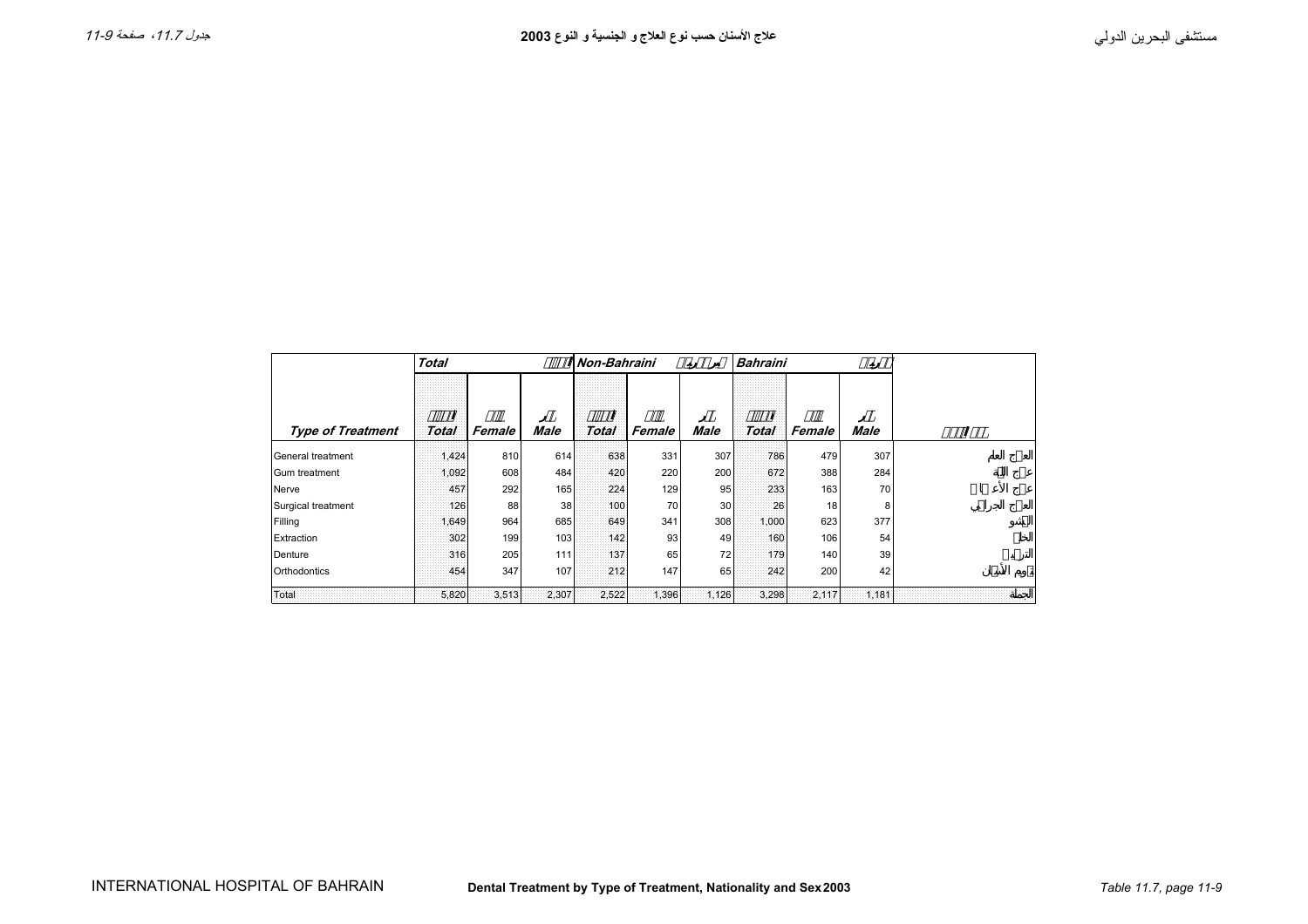<span id="page-9-0"></span>

|              |          |                 |              |               |                   |              |               |                   | ø            |     |                     |                   |                            |                 |   |   |
|--------------|----------|-----------------|--------------|---------------|-------------------|--------------|---------------|-------------------|--------------|-----|---------------------|-------------------|----------------------------|-----------------|---|---|
| <b>Total</b> |          |                 |              | $2 - 5$ years |                   |              | $1 - 2$ years |                   |              |     | <b>Below 1 year</b> |                   |                            |                 |   |   |
|              |          |                 |              |               |                   |              |               |                   |              |     |                     |                   |                            |                 |   |   |
|              |          |                 |              |               |                   |              |               |                   |              |     |                     |                   |                            |                 |   |   |
|              | Non-     |                 |              | Non-          |                   |              | Non-          |                   |              |     | Non-                |                   |                            | Type of vaccine |   |   |
| <b>Total</b> | Bahraini | <b>Bahraini</b> | <b>Total</b> |               | Bahraini Bahraini | <b>Total</b> |               | Bahraini Bahraini | <b>Total</b> |     |                     | Bahraini Bahraini |                            |                 |   |   |
|              |          |                 |              |               |                   |              |               |                   |              |     |                     |                   | <b>Hepatitis B/DPT/HIB</b> | 1()             |   |   |
|              |          |                 |              |               |                   |              |               |                   |              |     |                     |                   |                            | ( )             |   |   |
| 149          | 55       | 94              |              |               |                   |              |               |                   |              | 149 | 55                  | 94                | Dose 1                     |                 |   |   |
| 139          | 49       | 90              |              |               |                   |              |               |                   |              | 139 | 49                  | 90                | Dose 2                     |                 |   |   |
| 139          | 50       | 89              |              |               |                   |              |               |                   |              | 139 | 50                  | 89                | Dose 3                     |                 |   |   |
| 87           | 33       | 54              |              |               |                   | 87           | 33            | 54                |              |     |                     |                   | Booster 1 dose             |                 |   |   |
| R            | 5        |                 |              | 6<br>5        |                   |              |               |                   |              |     |                     |                   | Booster 2 dose             |                 |   |   |
|              |          |                 |              |               |                   |              |               |                   |              |     |                     |                   |                            |                 |   |   |
|              |          |                 |              |               |                   |              |               |                   |              |     |                     |                   | Poliomyelitis              |                 | Ø | Ø |
| 147          | 50       | 97              |              |               |                   |              |               |                   |              | 147 | 50                  | 97                | Dose 1                     |                 |   |   |
| 137          | 49       | 88              |              |               |                   |              |               |                   |              | 137 | 49                  | 88                | Dose 2                     |                 |   |   |
| 131          | 49       | 82              |              |               |                   |              |               |                   |              | 131 | 49                  | 82                | Dose 3                     |                 |   |   |
| 88           | 35       | 53              |              |               |                   | 88           | 35            | 53                |              |     |                     |                   | Booster 1 dose             |                 |   |   |
| 44           | 18       | 26              |              | 44<br>18      | 26                |              |               |                   |              |     |                     |                   | Booster 2 dose             |                 |   |   |
|              |          |                 |              |               |                   |              |               |                   |              |     |                     |                   |                            |                 |   |   |
|              |          |                 |              |               |                   |              |               |                   |              |     |                     |                   | Mumps, Measles, Rubella    |                 |   |   |
| 107          | 38       | 69              |              |               |                   | 107          | 38            | 69                |              |     |                     |                   | Dose 1                     |                 |   |   |
| 38           | 24       | 14              |              | 38<br>24      | 14                |              |               |                   |              |     |                     |                   | Dose 2                     |                 |   |   |
|              |          |                 |              |               |                   |              |               |                   |              |     |                     |                   |                            |                 |   |   |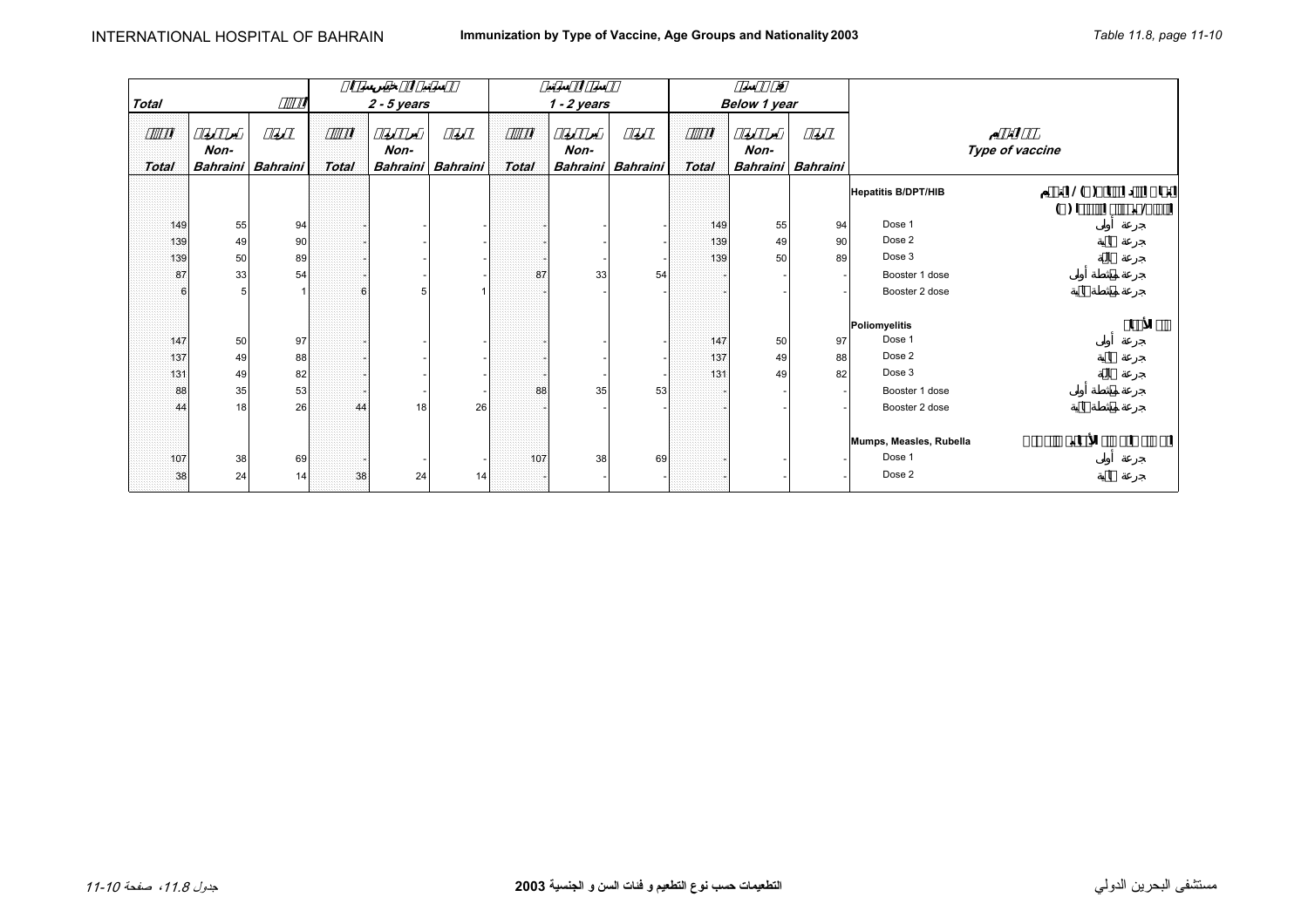<span id="page-10-0"></span>

| <b>Type of Test</b>                     | 2003   | 2002   | 2001   | <i><b>2000</b></i> | 1999   |  |
|-----------------------------------------|--------|--------|--------|--------------------|--------|--|
| Clinical chemistry of blood             | 11,213 | 10,348 | 8,475  | 8,586              | 10,131 |  |
| Clinical chemistry of other body fluids | 4,181  | 2,979  | 53     | 2,307              | 2,983  |  |
| Chemical function tests                 | 8,361  | 1,623  | 2,169  | 2,156              | 547    |  |
| Endocrine function tests & enzymes      | 2,720  | 3,207  | 4,436  | 2,512              | 2,165  |  |
| Microbiology                            | 6,169  | 4,747  | 4,035  | 5,169              | 5,950  |  |
| Serology & immunology                   | 3,486  | 2,657  | 1,989  | 2,249              | 4,470  |  |
| Mycology & parasitology                 | 1,572  | 1,125  | 909    | 1,148              | 1,354  |  |
| Hematology                              | 7,111  | 9,962  | 8,195  | 8,458              | 11,385 |  |
| General pathology                       | 1,855  | 1,510  | 1,180  | 1,231              | 1,556  |  |
| Other laboratories tests                | 4,181  | 1,914  | 670    | 1,419              | 1,684  |  |
| Total                                   | 50,849 | 40,072 | 32,111 | 35,235             | 42,225 |  |